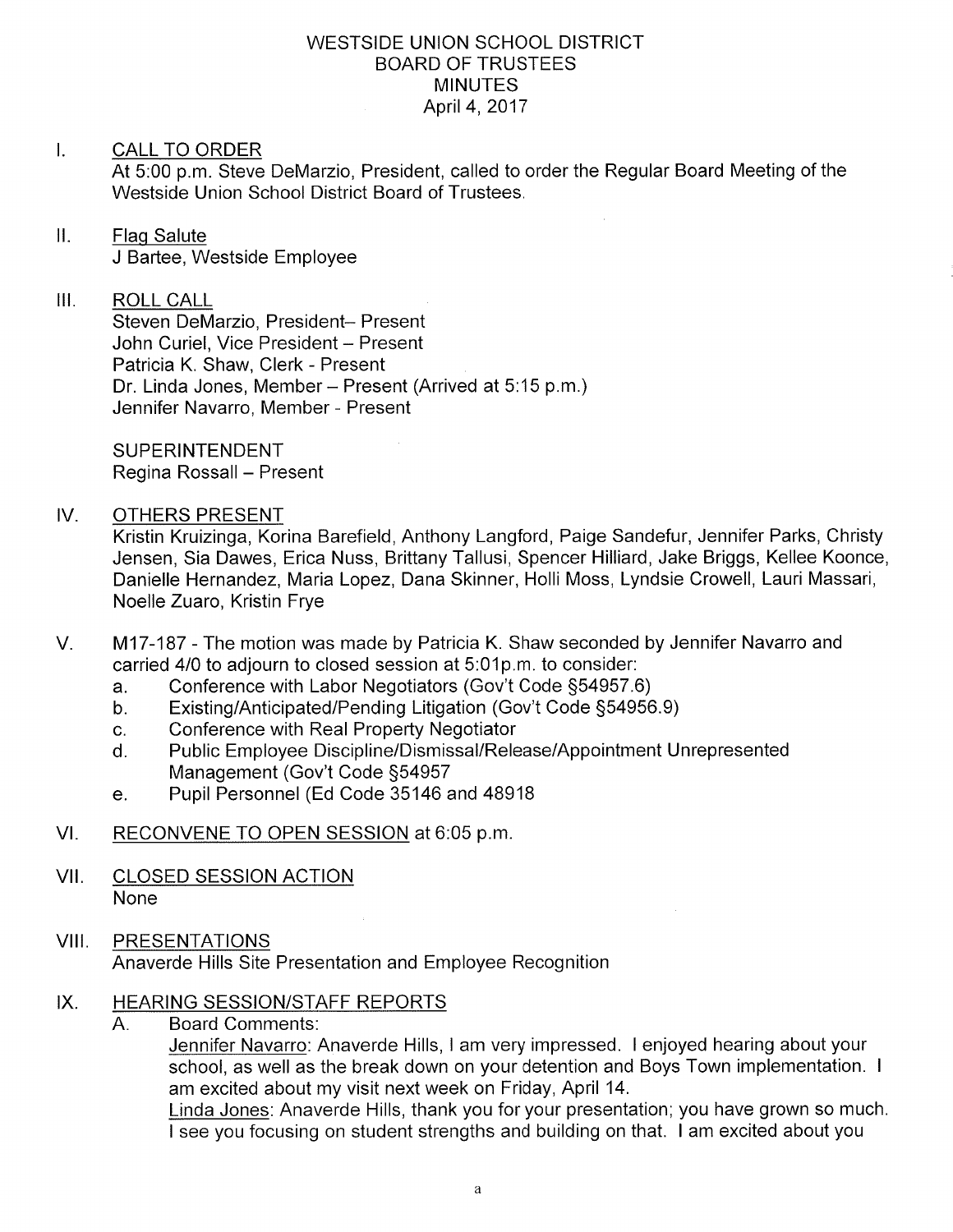Minutes Regular Board Meeting April4,2017

implementing the Equity lnstitute training.

<sup>I</sup>will be attending the CSBA Committee meeting on Thursday. This group looks at training Board Members. Board, please review the email I sent and if you have any suggestions for the meeting, please let me know.

<u>Patricia K. Shaw</u>: Anaverde, I liked your lunch on the lawn with the parents I attended the AVSBA Dinner last week.

John Curiel: Good job, Anaverde; you should be commended on your passion for students. Having a plan of action and using the data will do positive things for students and the district as a whole. Rewarding and encouraging good behavior helps build community and a learning environment. I look forward to hearing more about the Viper Bucks.

Steve DeMarzio: Anaverde Hills, I appreciate what you are doing on campus. I commend you on how you use technology and the data you presented tonight. lt is true that this campus has a very active PTSA. I use Shoparoo phone app (#5 on the list) and Smile.Amazon.com when I purchase items and Anaverde Hills PTSA receives points/money; every little bit helps. Thank you all for coming this evening.

1. Assistant Superintendent Administrative Services - Shawn Cabey

- a. Anaverde, it's really neat to see how you are committed to your students, very inspiring.
- b. Cottonwood phase ll and lll are progressing. The weather did delay us some.
- 2. Assistant Superintendent Educational Services Marguerite Johnson
	- a. Very nicely done Anaverde Hills. Thank you for all the hard work that you do. Your presentation was wonderful.
	- b. We are gearing up for testing.
	- c. AVID training was last week.
- 3. Deputy Superintendent Robert Hughes
	- a. Anaverde Hills, very nice presentation. lt always seems you are having fun on
- your campus.<br>4. Superintendent Regina Rossall

Mrs. Rossall reviewed the following items with the Trustees:

- a. Great job, Anaverde Hills. I like the things you featured in your presentation. Your school is deeply involved in change. I am pleased with the progress you
- are making.<br>b. I had my first opportunity to visit the Edwards Air Force Base as an Honorary Commander. Electronic Warfare Building was one of the buildings I toured. I am very excited about this program; they said I could bring some students back to visit. I think I am going to enjoy this opporlunity. lt was quite an interesting visit.
- c. Steve, Patti and I had the opportunity to see some of the things Palmdale School District is doing with hotspot technology (myfi) in their district. They have also added hotspots on their busses so students can use their devices on the way home.
- d. The Cottonwood parent meeting on school of choice is Thursday, April 5,2017, at 5:00 p.m.
- e. The Board has been attending Masters in Governance Trainings the last few months. We have our last training in May.
- X. RECESS
- XI. RECONVENE TO OPEN SESSION at 7:46 p.m.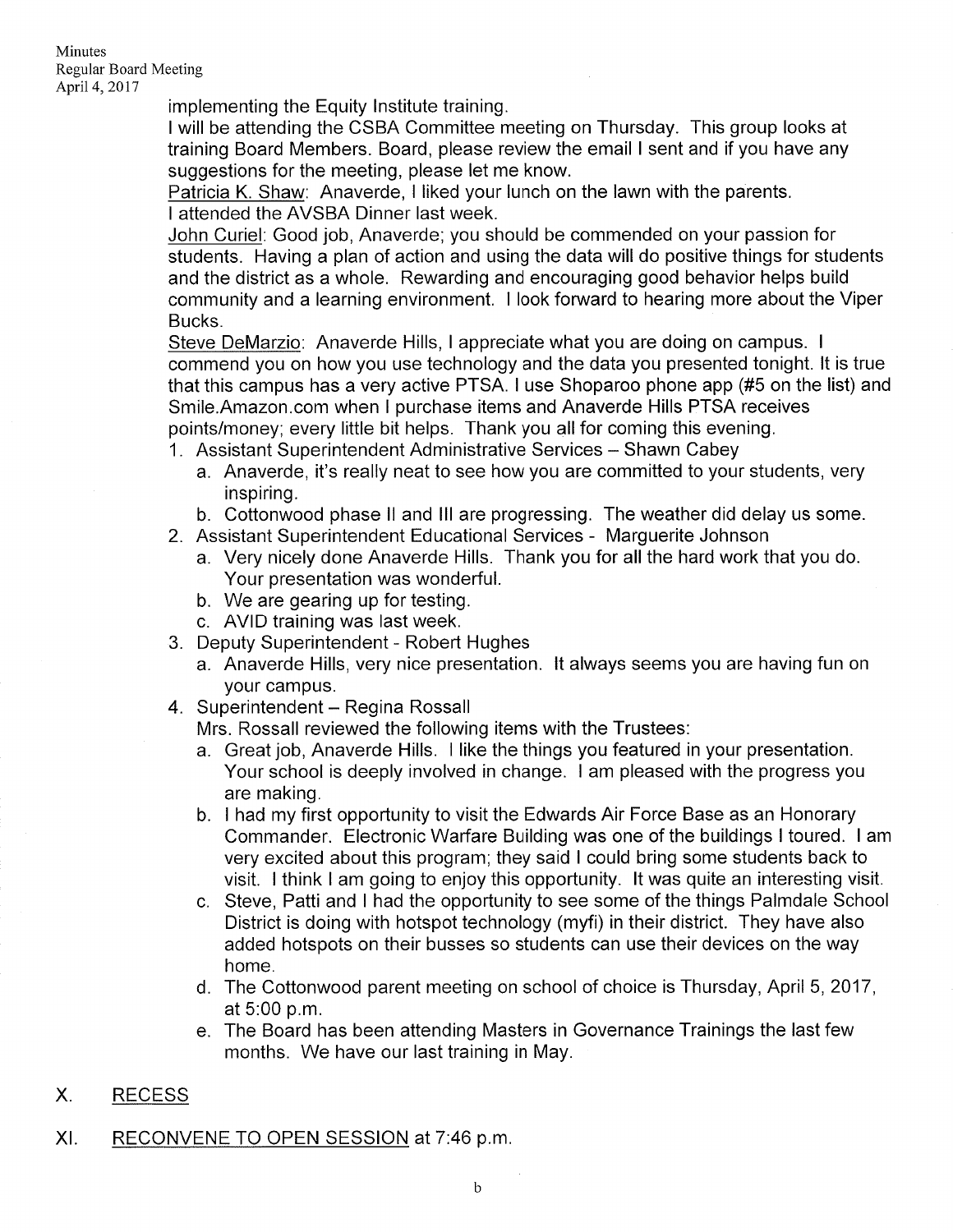Minutes Regular Board Meeting April 4, 2017

## XII. PERSONAL APPEARANCES

- 
- A. Westside Union Teachers Association Representative Bob Dunham, President<br>B. California School Employee Association Representative Jeri Holmes, President<br>C. Parent Teachers Association Representative<br>D. WAVE Represen
- 
- - May 4, 2017, is our  $70<sup>th</sup>$  Anniversary Dinner. You can go to www.westsideheros.com to purchase your tickets. lf you have anyone you would like to nominate as a hero the committee needs the name by tomorrow, Wednesday, April 5, 2017.
	- $\bullet$  Next meeting is April 12, 2017, 6:30 p.m. in room 4 at the District Office.
- Xlll. ITEMS FROM THE FLOOR Continued None
- XIV. PUBLIC HEARING
	- A. A hearing to receive public input on the California School Employees Association (CSEA) Re-openers to Westside Union School District for the 2016-17 School Year opened at 7:48 p.m. and closed at 7:49 p.m.
	- B. A hearing to receive public input on the Westside Union School District Reopeners to California School Employees Association (CSEA) for the 2016-17 School Year opened at 7'.49 p.m. and closed at 7:50 p.m.
	- C. A hearing to receive public input on the School Facilities Needs Analysis opened at 7.50 p.m. and closed at 7:51 p.m.

# XV. BUSINESS SESSION

- 
- A. Organizational/Governance<br>1. M17-188 Item 1. Approval of the amended agenda of the Regular Board Meeting of April 4, 2017, as submitted. The motion was made by Patricia K. Shaw seconded by Linda Jones and carried 5/0.
- 2.  $M17-189$  Items 2a 2h. The motion was made by Patricia K. Shaw seconded by
	- Linda Jones and carried 5/0 to approve the consent agenda.<br>
	2a Minutes of the Regular Meeting on March 21, 2017 Revised<br>
	2b Overnight Field Trip Anaheim, CA<br>
	2c Williams Uniform Complaint Quarterly Report<br>
	2d Personnel
	-
	-
	-
	-
	- 2f Consultant/Contract Agreement Schedule<br>2g Conference/Workshop Schedule<br>2h Contractor Pre-Qualifications
	-
	-
- 3. M17-190 Item 3. The motion was made by Linda Jones seconded by Patricia K. Shaw and carried 5/0 to approve the second and final reading of Board Bylaws:
	- BB 9320/E, Meetings and Notices
	- . BB 9321, Closed Session Purposes and Agendas
	- . BB 9321.1, Closed Session Actions and Repofts
	-
- BB 9322, Agenda/Meeting Materials <br>4. loman ltem 4. The motion was made by Patricia K. Shaw seconded by Jennifer Navarro and carried 5/0 to approve the revised Governance Team Protocols.